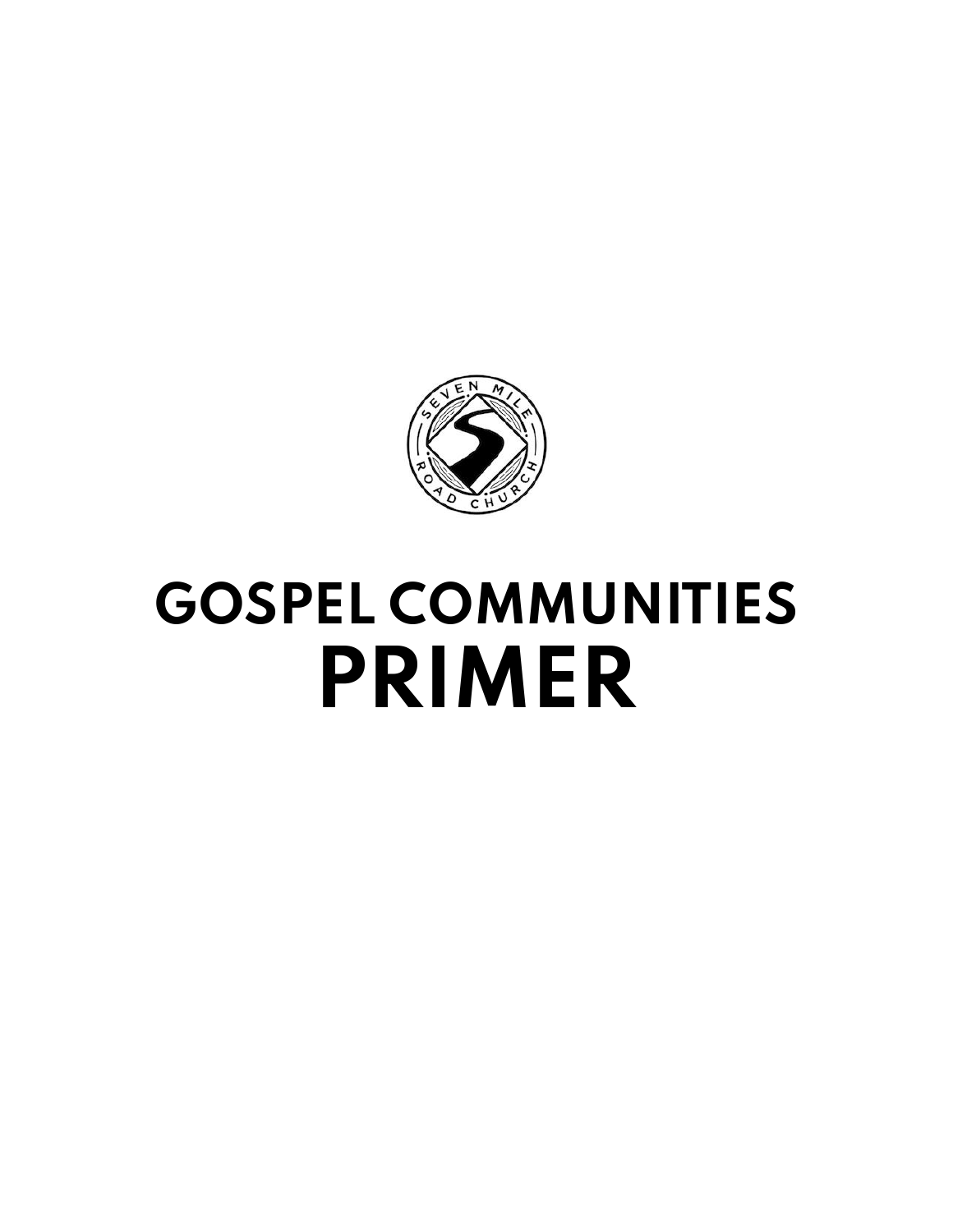# **WHY**

"Every Bostonian Jesus gives us loved and gospeled really well."

------------------------------------

That is the big why behind everything that we do at Seven Mile Road. Our gospel communities exist to propel us forward by creating regular rhythms of shared life and gospel conversation.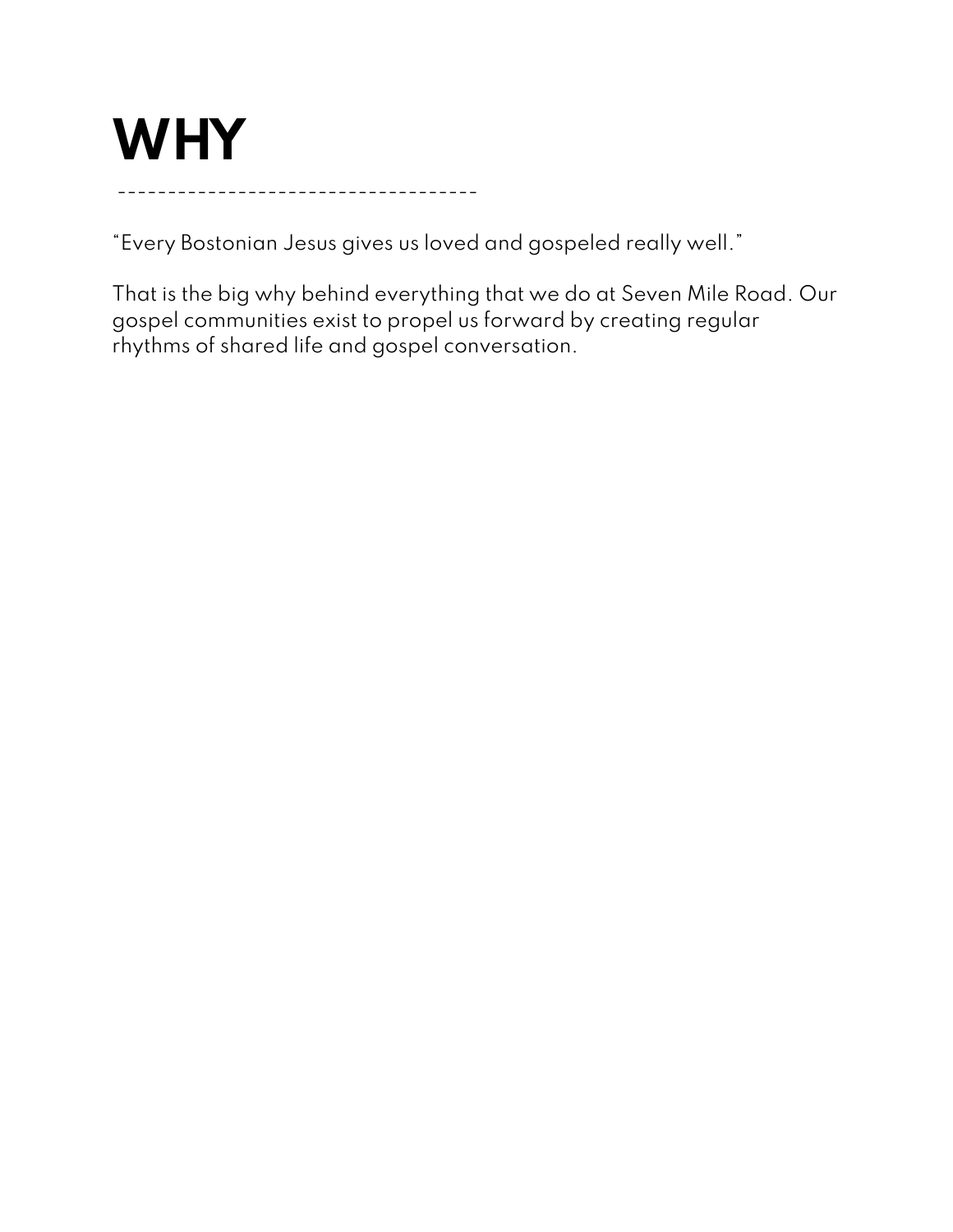# **ESSENTIALS**

------------------------------------

# 1: GOSPEL

By gospel we mean grace for sinners, or really good news for really bad people because of Jesus. The gospel is our lifeblood, and we need to learn it, relearn it, believe it, revel in it, and live from it. GCs are built to press us gladly and relentlessly with the gospel and all of its beautiful implications for holy living.

# 2: SAFETY

By safety we mean that there is room to confess sin, ask questions, connect dots, and be respected and loved in the process. We do not allow for gossip, finger-pointing, people-embarrassing, manipulation, or rolled eyes. Instead, we are committed to honest and straight-forward gospel ministry where we can walk in the light together. This requires a commitment to both confidentiality and transparency.

### 3: TIME

By time we mean giving ourselves to each other for the long haul. There is urgency and earnestness here, but no rush, because none of us changes quickly. Jesus is patient with us, and we will be that way with each other. This requires a commitment to both *frequency* (being together often enough) and longevity (sticking with it long enough).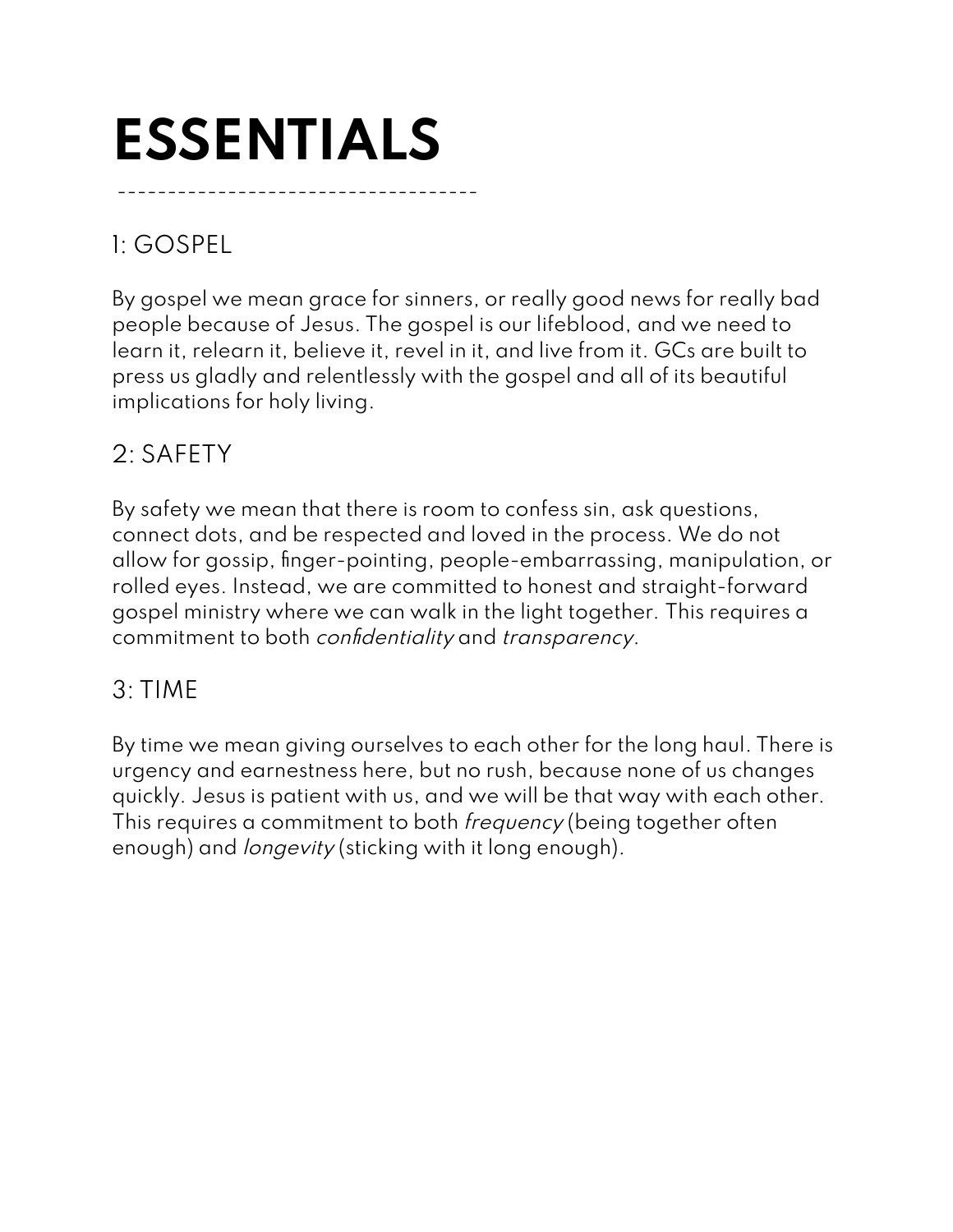# **RHYTHMS**

# 1: GOSPEL CONVERSATIONS

------------------------------------

#### A:WORD

Whether working through the most recent sermon text or through another agreed-upon text of Scripture, this is time spent in theWord seeking to understand, believe, and live gospel truth.

#### B: SOULCARE

This is time spent sharing at the soul-level on gospel wins, struggles, and opportunities as we learn to believe and apply the gospel in the fray of real life.

# 2: SHARED LIFE

This is unrushed, relationship-building time spent around the table or in other settings.

# (OPTIONAL) TIMELINES

This is time spent getting to know each other's story of grace. Timelines are best worked through on the front-end of a GC forming for the year, but space can also be created for newcomers to do timelines during the year.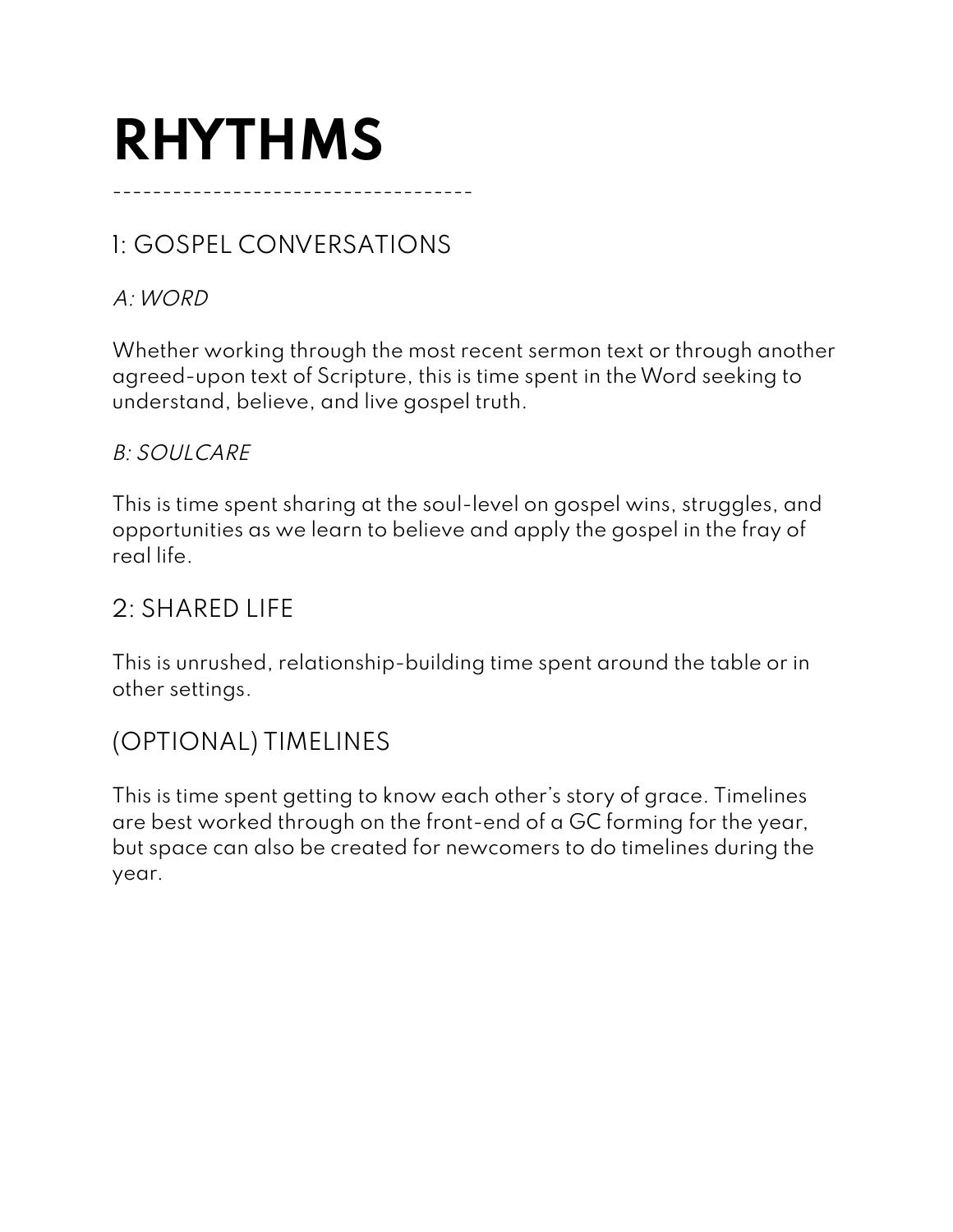# **WORD** ------------------------------------

Everyone in the group should know beforehand what text the group is going to be working through on a specific night so that everyone can be prepared to engage.

After making sure that everyone is oriented properly to the text, read the words and then work the following triad:

#### 1: UNDERSTAND

Here we engage the words themselves, asking, "What does this text say? What does it mean?" Briefly lead a conversation that gets at the big idea(s) of the text.

#### 2: BELIEVE

Here we assess our hearts in light of these words, asking, "How does my actual life accord/not accord with the truth/implications of these words? Listen for the heart as people share where they are in regard to believing what the text is saying.

#### $3 \cdot 1$  IVF

Here we pursue glad obedience, asking, "How can my life look different in response to this truth?" Ask and answer the question: If these words are true, what changes in my life this week?

(Note: Our pastors publish questions each week based on the sermon that was just preached that helpfully move through this progression.)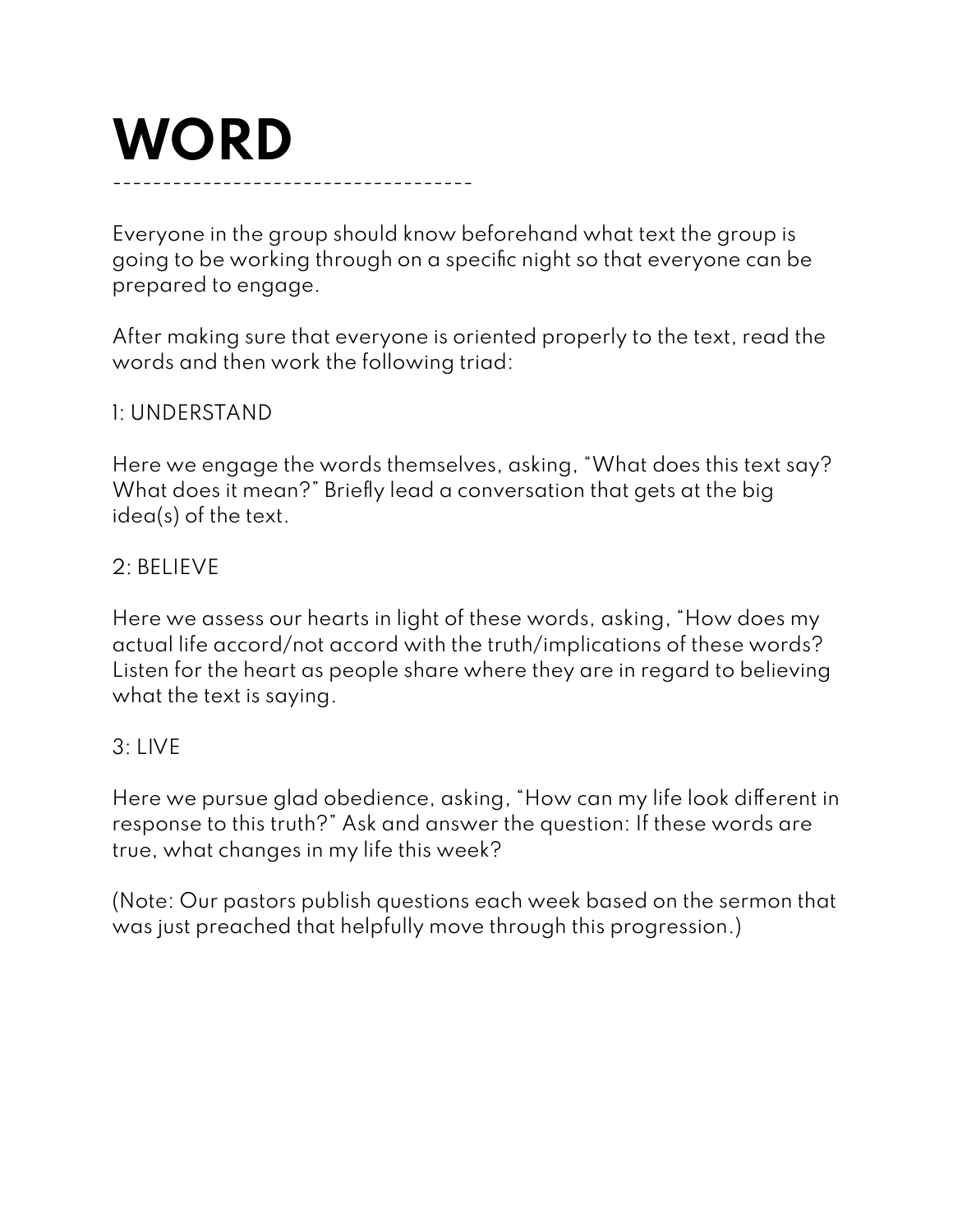# **SOULCARE** ------------------------------------

Create space for each person to share about:

- 1: a win (something that is going well)
- 2: a struggle (something that is not)
- 3: a gospel opportunity (a space in their life where gospel can shine)

(Note: It's not a rule that someone has to share all three. Doing it this way provides for a focused time where both joys and sorrows can be expressed.)

As sin is confessed, work from the fruit (what they did/are doing) to root (what gospel truth are they failing to believe that is leading them into that sin).

Remember, this is not a time of gossip or of generally sharing life struggles and receiving vanilla, non-gospel encouragement. This is a time for helping people align themselves with the truth of the gospel in a way that births freedom, joy, and holy living.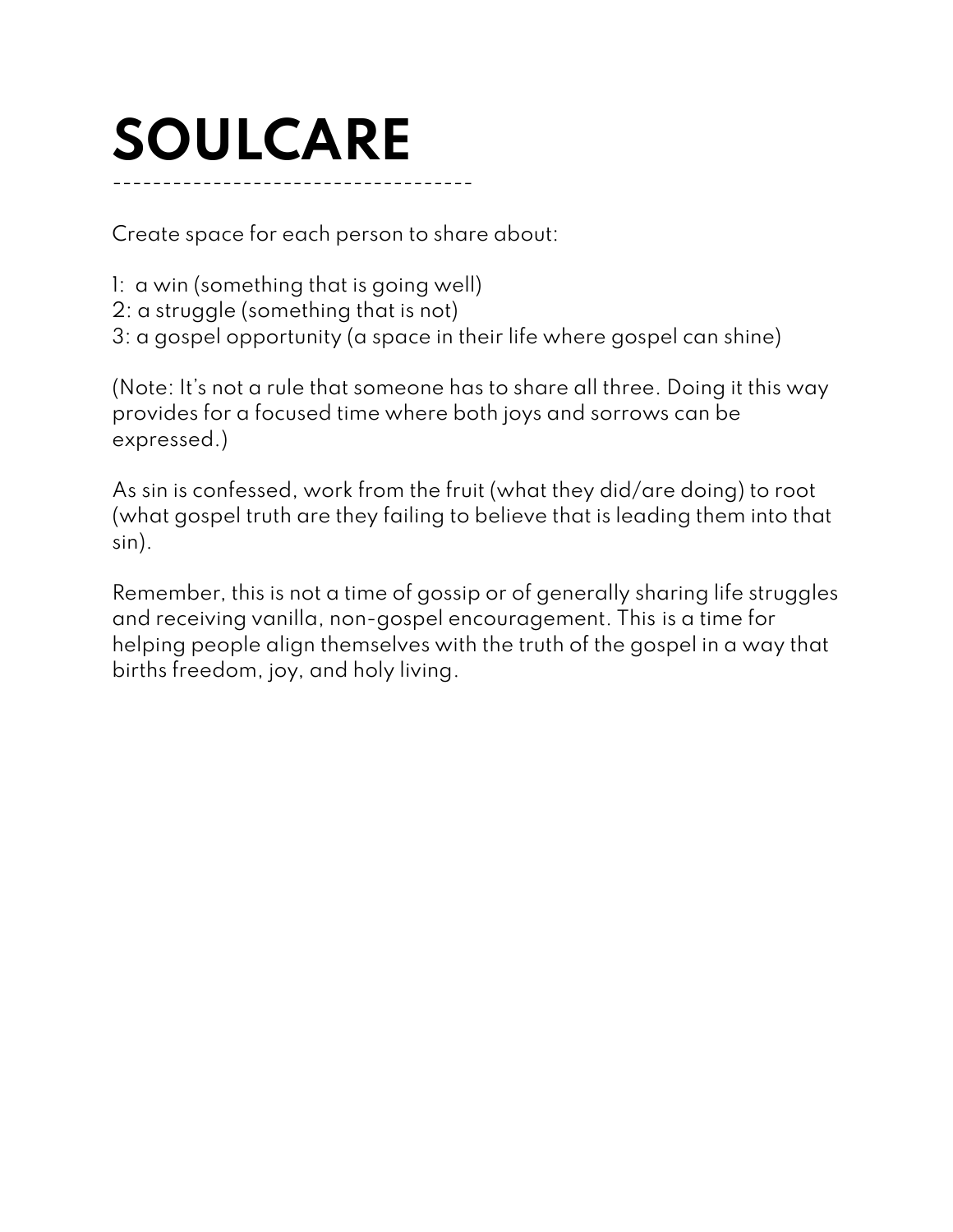# **TIMELINES**

------------------------------------

Each individual takes 15 minutes (max!) to walk through their gospel story, highlighting:

1: Most pronounced season(s) of gospel wakefulness in their lives

2: How they found the church

3: Biggest hopes for upcoming year

(The in-between relational times of the group will provide space to share the rest of one's background and relevant life history. )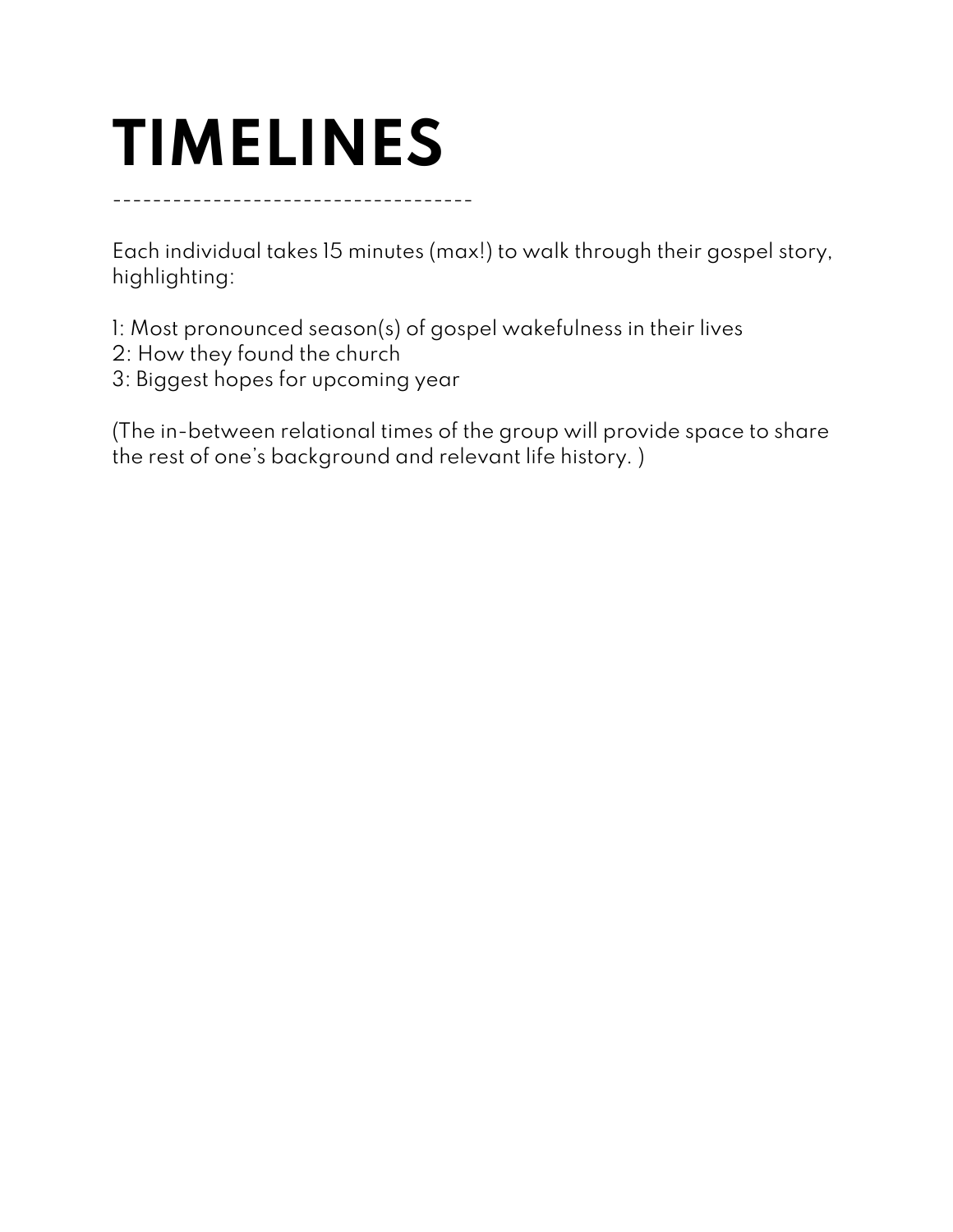# **POPULATING GCs**

------------------------------------

# HOW DOWE THINK ABOUTWHERE TO PLACE PEOPLE?

#### 1: RELATIONSHIPS

We want to honor relationships, specifically for unchurched folks. If someone is new and has stepped into the life of Seven Mile Road through a relationship with an existing member, we work to place them in GC together.

#### 2: GEOGRAPHY

While this cannot happen perfectly, having individuals and families in a GC living close to each other is ideal. So we'll always ask, "Where do they live?" and begin the placement process from there.

#### 3: DIVERSITY

We do not organize GCs around affinity (same age or life-stage). A church is made up of diverse people, and it's in gospel community that we benefit from that diversity as we get to love and learn from one another.

### HOW DOES SOMEONE GET INTO A GC?

For anyone new or yet to join a GC, here is the process for joining one:

- 1: Go to: [sevenmilemelrose.com/gospelcommunities](http://sevenmilemelrose.com/gospelcommunities)
- 2: Click the "Join a GC" link to fill out a one-minute interest form
- 3: Our Discipleship Director will connect you by email with the leaders of a gospel community that looks like it'll be a good fit
- 4: The leaders will coordinate with you from there
- 5: If one gospel community doesn't work out, we'll repeat the process to connect you with another!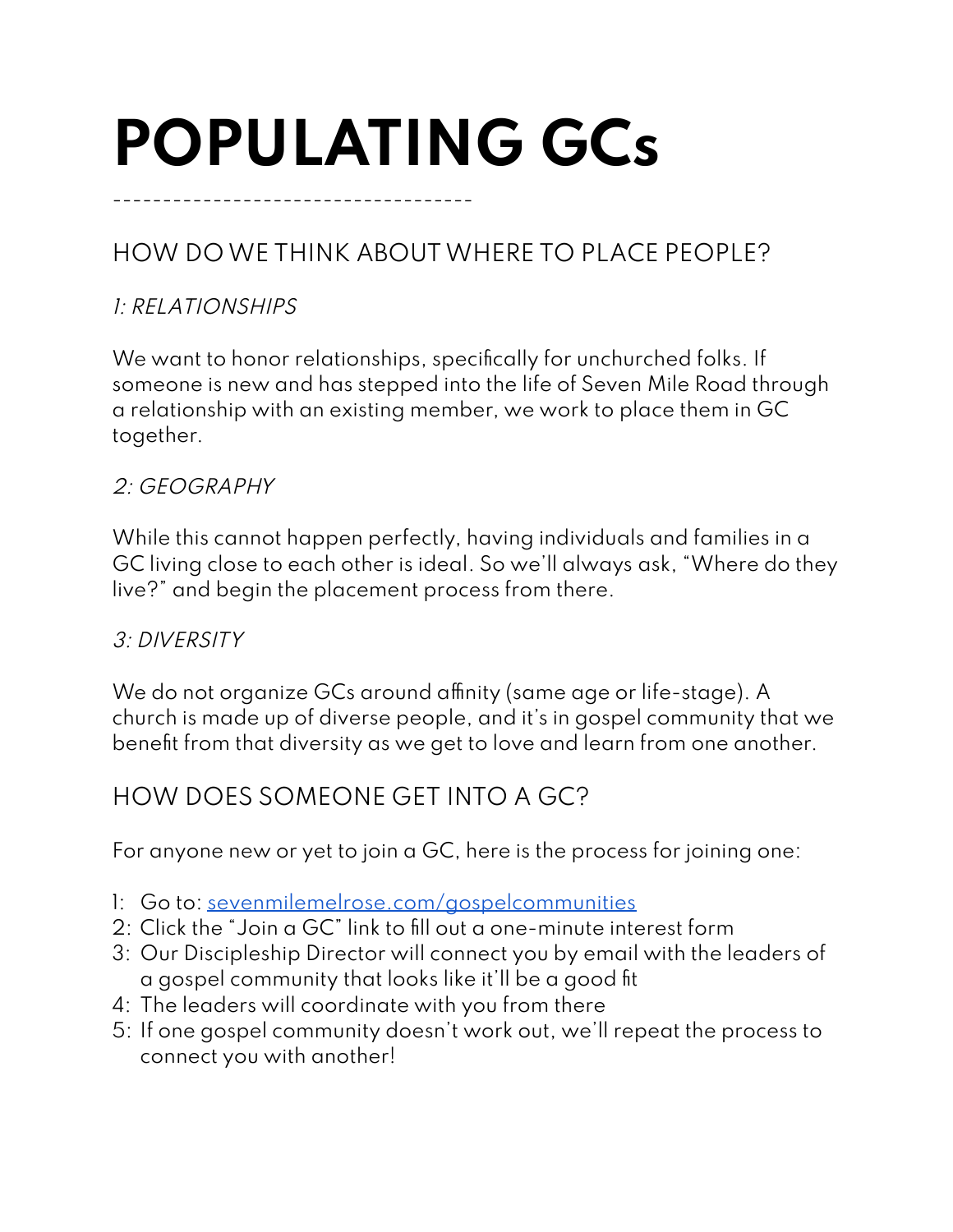# ARE GCs ALWAYS "OPEN" TO NEW PEOPLE?

Yes, with wisdom about seasonal realities exercised in conversation with leaders.

# HOW DOES SOMEONE GET OUT OF A GC?

Every June there is a natural time for transitioning out of a GC.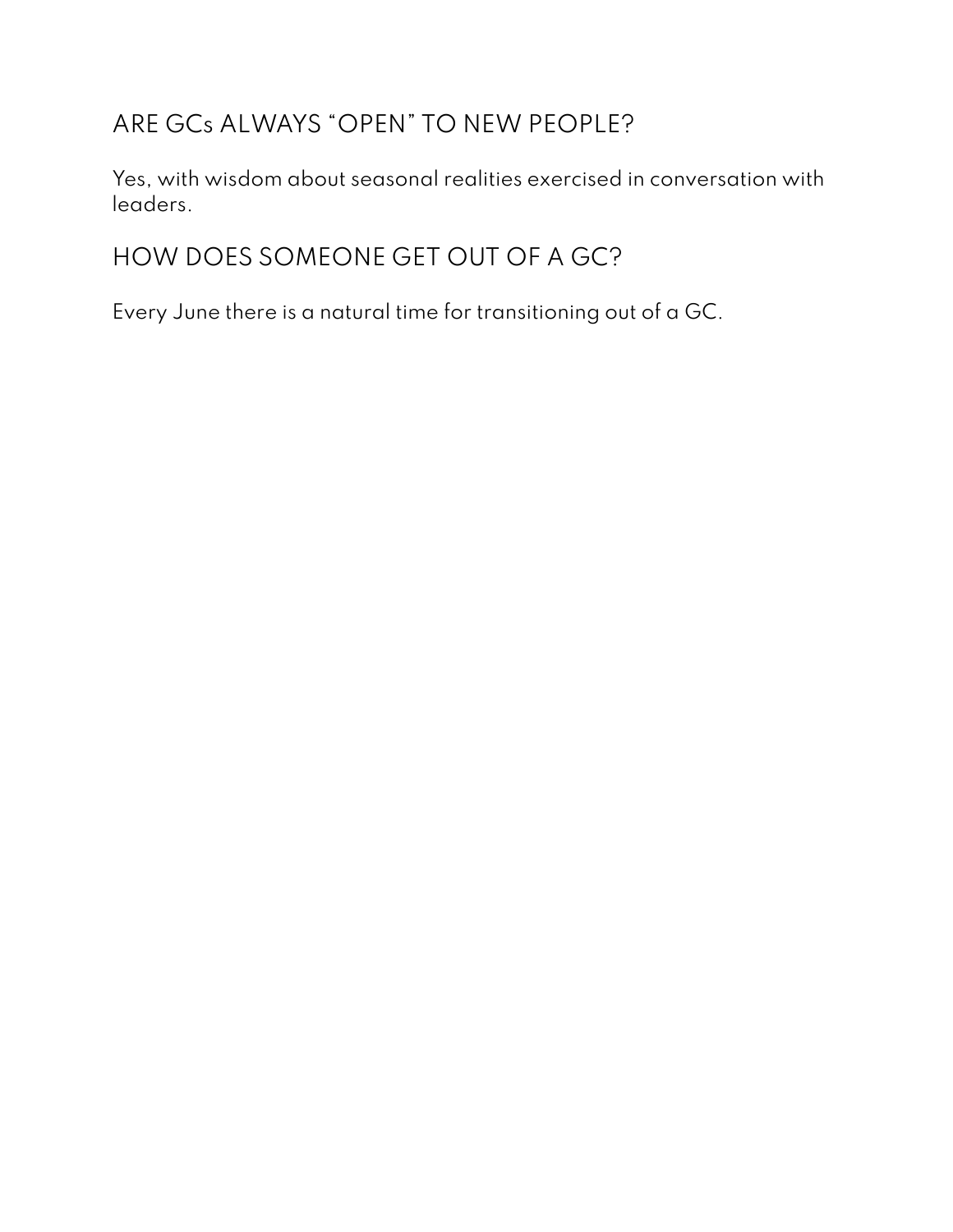# **LEADERSHIP**

------------------------------------

# HOW IS A GOSPEL COMMUNITY LED?

Each GC has an individual or a couple who takes primary responsibility for the community's life.

Primary leaders commit to DO the following:

- Serve as the point person for communication with the pastors
- Attend quarterly syncs with other gospel community leaders
- Establish schedule expectations for the year
- Communicate with and welcome new potential members
- Identify future leaders

Primary leaders commit to DO OR DELEGATE the following:

- Manage communication within the group
- Lead the actual gospel conversations
- Coordinate hospitality (meals, childcare, etc.)

### WHAT ARE THE QUALIFICATIONS FOR LEADING A GC?

Potential leaders should:

- Be members-in-good standing of Seven Mile Road
- Have spent at least 1 year as a life-giving presence in an existing GC
- Have the recommendation of their existing community's leadership
- Be willing and able to fulfill the requirements of leading

### HOW DOES SOMEONE BECOME A LEADER?

- Potential leaders are recommended by existing leaders
- In March, potential leaders apply (Application: bit.ly/2RuliYB)
- Discipleship Director follows up with interested parties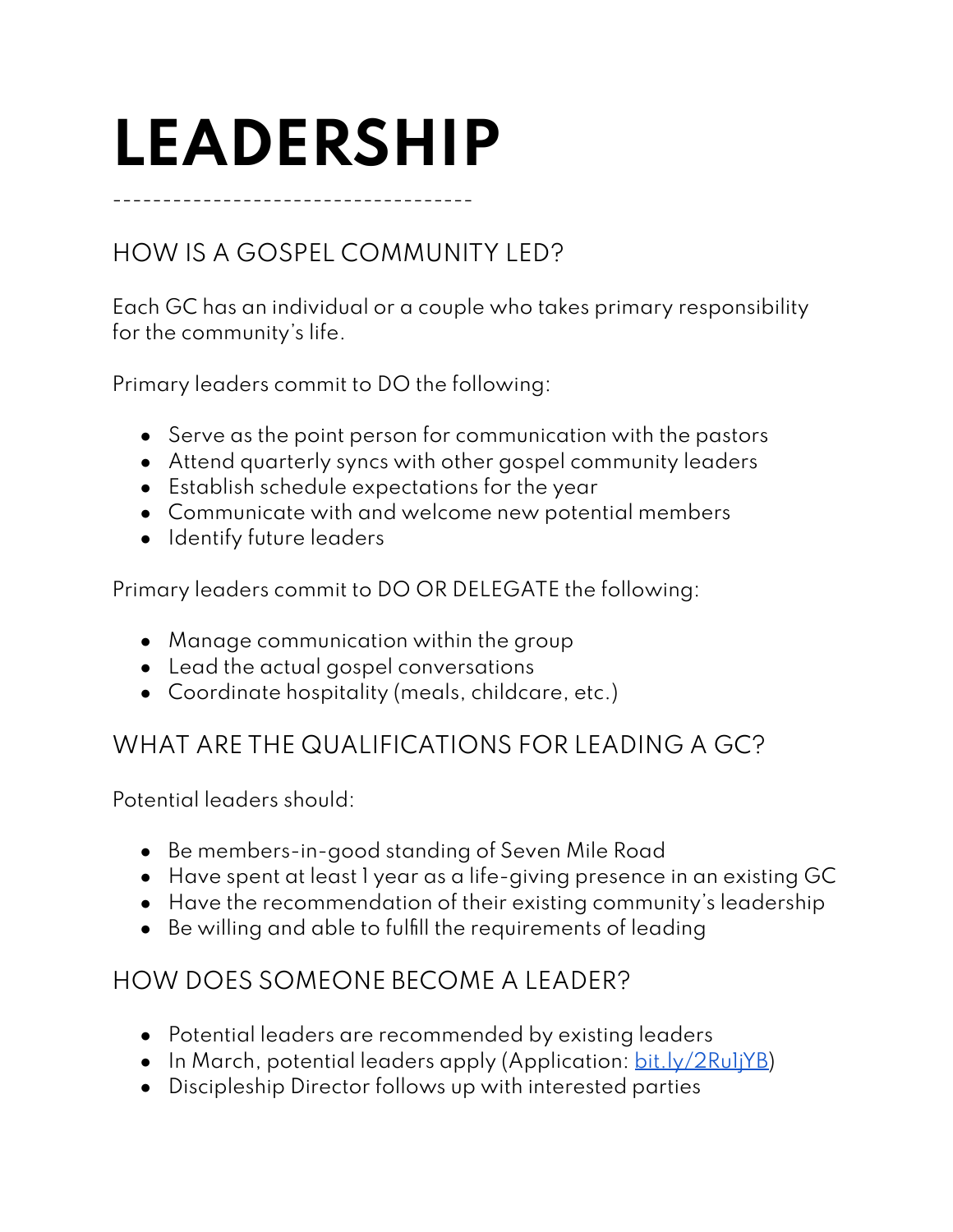# HOW ARE GOSPEL COMMUNITY LEADERS SUPPORTED?

#### 1: NEW LEADER BOOTCAMP

All new GC leaders participate in a bootcamp in the Spring to walk through the basics of leading.

#### 2: QUARTERLY SYNCS

4x a year pastors and gospel community leaders gather over a meal to:

- Share and celebrate gospel wins of the most recent season
- Share and troubleshoot leadership/operational challenges
- Train on best practices

#### 3: OPERATIONAL SUPPORT

Discipleship Director will:

- Manage connections process for welcoming newcomers into GCs
- Provide content for working through most recent sermon text

#### 4: PASTORAL SUPPORT

● Ad hoc support is given to leaders as necessary